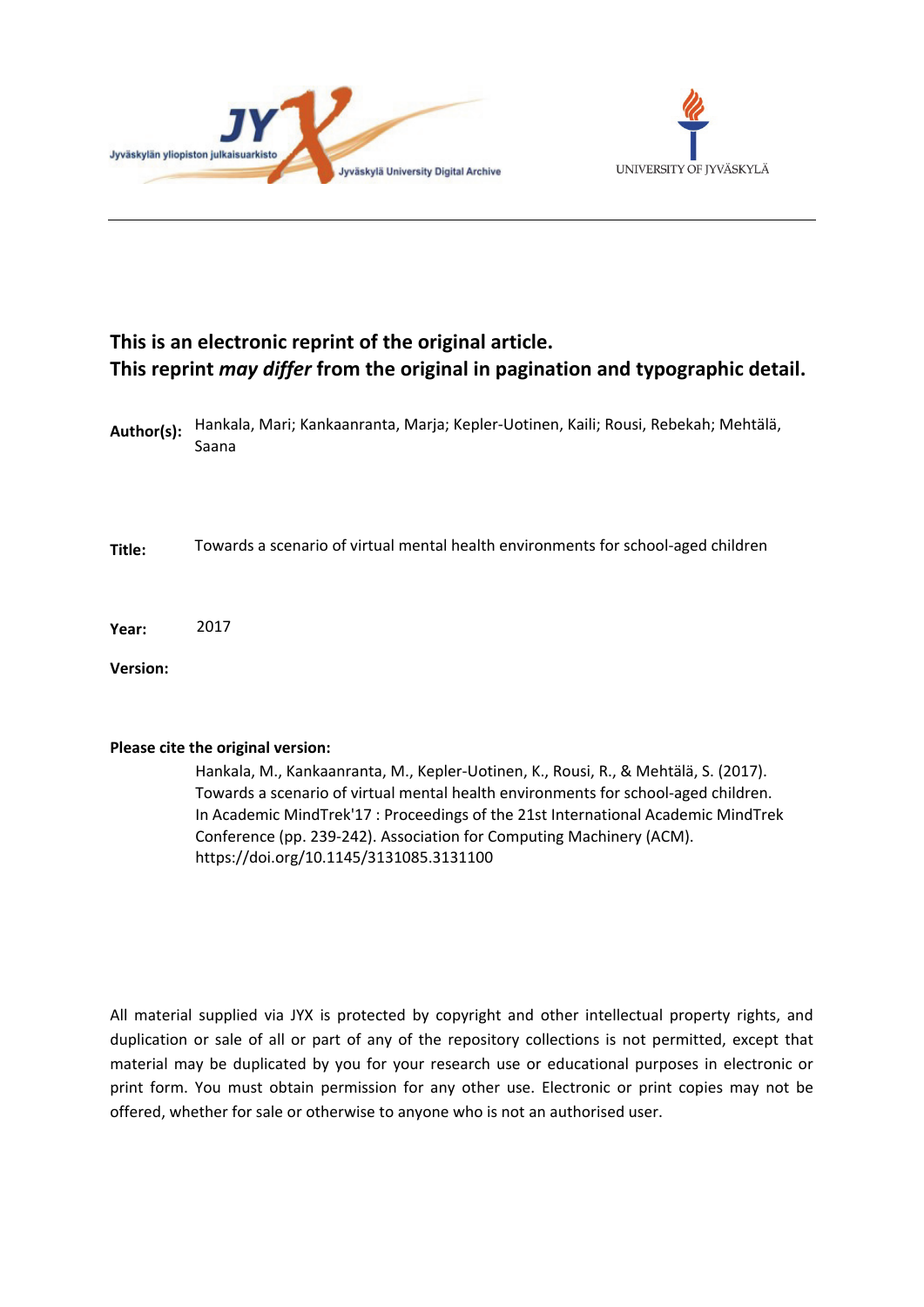# **Towards a scenario of virtual mental health environments for school-aged children**

## **Poster**

M. Hankala Department of Teacher Education University of Jyväskylä P.O. Box 35 FI-40014 University of Jyväskylä Finland mari.hankala@jyu.fi

M. Kankaanranta Faculty of Information Technology & Finnish Institute for Educational Research P.O. Box 35 FI-40014 University of Jyväskylä Finland marja.kankaanranta@jyu.fi

K. Kepler-Uotinen Department of Teacher Education University of Jyväskylä P.O. Box 35 FI-40014 University of Jyväskylä Finland kaili.kepler-uotinen@jyu.fi

R. Rousi Faculty of Information Technology University of Jyväskylä P.O. Box 35 FI-40014 University of Jyväskylä Finland rebekah.rousi@jyu.fi

S. Mehtälä Faculty of Information Technology University of Jyväskylä P.O. Box 35 FI-40014 University of Jyväskylä Finland saana.s.s.mehtala@student.jyu.fi

## **ABSTRACT**

This study explores student teachers' future design scenarios focusing on promoting children's mental health literacy through virtual reality (VR) environments. VR use is on the verge of many breakthroughs in several areas of lived experience. One such area pertains to educational contexts. Student teachers were chosen as the subjects of this study due to the likelihood that they will be the primary users and disseminators of these emerging technologies in educational contexts. The students created five types of future scenarios that contained different environments and activity modes, including those that are still not yet feasible to realize with current technological capabilities. The aims students set for the VR worlds were closely in-line with the transversal competences defined in the Finnish curriculum framework. They also reflected many topics of mental health learning.

#### **CCS CONCEPTS**

• **Applied computing** → **Education**; Interactive learning environments • **Human centered computing** → **Interaction paradigms**; Virtual reality

## **KEYWORDS**

Virtual reality (VR), mental health, student teacher, school-aged children, digital literacy, scenario

Permission to make digital or hard copies of part or all of this work for personal or classroom use is granted without fee provided that copies are not made or distributed for profit or commercial advantage and that copies bear this notice and the full citation on the first page. Copyrights for third-party components of this work must be honored. For all other uses, contact the Owner/Author.

AcademicMindtrek'17, September 20–21, 2017, Tampere, Finland © 2017 Copyright is held by the owner/author(s). ACM ISBN 978-1-4503-5426-4/17/09. https://doi.org/10.1145/3131085.3131100

## **1 INTRODUCTION**

The need for efficient and high quality digital programs for learning mental health literacy is accentuated in current school development initiatives and efforts in many countries. School communities are seen as instrumental components of the digital mental health literacy pursuit. In particular, schools are vehicles through which students are introduced to a range of alternative services and environments in the digital realm. For example, in Finland the new curriculum framework [1] has a strong emphasis on arranging schoolwork in such a way that supports both learning and wellbeing. Furthermore, it additionally focuses on so-called transversal competences, or 21st century skills [2]. This entails that issues related to mental health should also be addressed throughout the curriculum.

 The digital space opens up opportunities for people to seek information, interact, and take action in a manner through which they may maintain relative anonymity [3]. It enables the ability to distance oneself from familiar circles in order to engage in mental health issues. Moreover, it affords extra opportunities for gaining knowledge regarding the nature, characteristics and prominence of mental health related issues.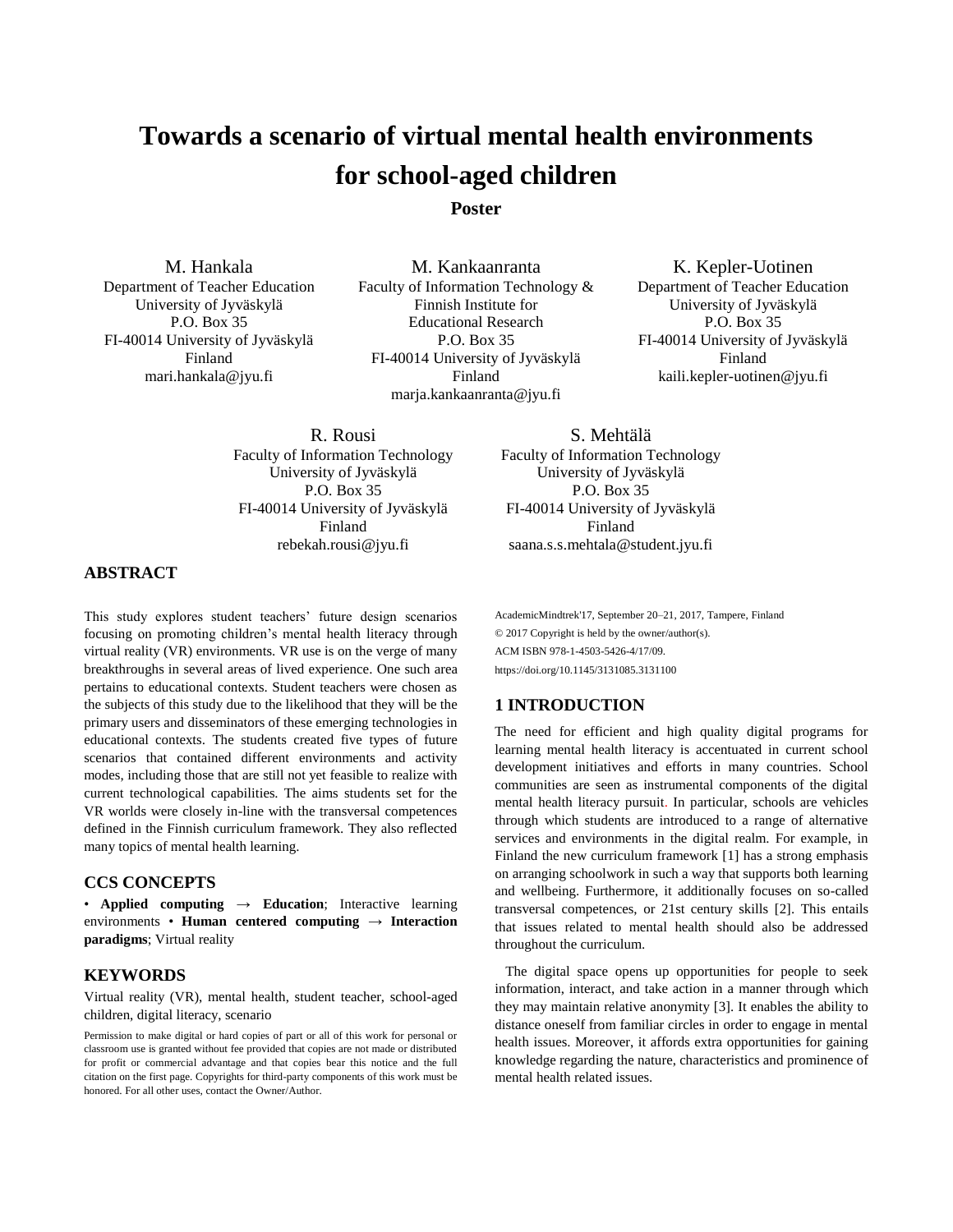Digitally based mental health solutions that are currently available include serious gaming for children, youth and adults [4] as well as online therapies, chats and motivational interviews [5]. Furthermore, rather than seeing cyberspace as detached from the physical world, it should be acknowledged that children and teenagers are spending increasing amounts of time in cyberspace. They are not only playing games, engaging in entertainment and learning, but also managing offline experiences such as friendships, meetings and events. In order to thrive in online and offline environments, children and teenagers need multiple digital literacies [6].

The aim of this poster is to explore future scenarios that were created by student teachers, regarding the design of virtual reality (VR) environments intended to promote mental health literacy. The reason for conducting the study with student teachers is due to the likelihood that they will be the primary users and disseminators of these emerging technologies in educational contexts. The study is a part of a multi-disciplinary consortium "Awareness, prevention and early intervention" (APEX) that focuses on digital mental health literacy and its promotion among children and young people, in their families, as well as social and school environments.

## **Virtual reality (VR) in promoting mental health and digital mental health literacy**

It is predicted that VR will be an instrumental tool in healthcare in the near future, covering areas from surgery, surgical planning, training and rehabilitation [7] [8]. VR has also enabled the development of tailored mental health interventions which are high in fidelity, for the purposes of e.g., simulations, cognitive behavioral therapy and psychotherapy [9] [10]. Earlier studies have emphasized the potential of VR for assisting in the treatment of diverse phobias [11]. VR has additionally been utilised in the treatment of eating, self-esteem and self-image related disorders [12] [13]. Despite the fairly extensive research on the usage of VR in adults, there has not been much research targeting the effects of immersive technologies on children [14].

From the educational point of view, there have been some studies attempting to explore the learning and teaching potential of immersive environments. The potential of using augmented reality (AR) in teaching and especially in the context of elementary math education has been explored in cooperation with elementary school teachers and game designers teaching [15] and a game that leverages AR has been designed in the attempt to improve literacy skills in preschool-aged children [16]. In recent studies [15] [17], it has been shown that teachers often do not have a realistic understanding of the capabilities of AR technologies. They might overestimate the current capabilities of the technology, or present ideas that are not, in fact related to AR [15]. This highlights the need to improve teachers' knowledge of immersive technologies.

## **2 METHOD AND DATA**

The study included two teacher education courses that were conducted during the spring term of 2017, at the Department of Teacher Education, University of Jyväskylä, as a part of a Master of Education degree program. Two student teacher groups (21 and 17 students) participated in a phenomena based course which combined Finnish language and literature with health education. The main phenomenon of the course was digital mental health literacy which was a logical theme for an interdisciplinary course of the two subjects. This poster focuses on part 3 of the course (see table 1).

| <b>Course</b><br>structure            | <b>Related question</b>                                                                                       | <b>Related tasks</b>                                                                                                                                                                                                              |
|---------------------------------------|---------------------------------------------------------------------------------------------------------------|-----------------------------------------------------------------------------------------------------------------------------------------------------------------------------------------------------------------------------------|
| Part 1:<br>Theoretical<br>background  | How can we (as<br>future primary<br>school teachers)<br>promote pupils'<br>digital mental<br>health literacy? | 1) Building knowledge of<br>digital literacy and digital<br>mental health literacy<br>based on literature<br>2) Participating in group<br>discussions about literature                                                            |
| Part 2:<br>Practical<br>understanding | How do I describe<br>my own digital<br>health literacy and<br>how can I support<br>pupils' literacy?          | 1) Evaluating and testing<br>own information retrieval<br>skills<br>2) Creating criteria for<br>pupils to evaluate digital<br>mental health solutions<br>3) Organising an evaluation<br>session with children                     |
| Part 3:<br>Future<br>scenarios        | How can virtual<br>reality<br>environments<br>support pupils'<br>mental health?                               | 1) Personally trying on a<br>head-mounted display<br>(HMD)<br>2) A group discussion<br>about virtual environment<br>planning<br>3) Planning a virtual<br>environment targeted to<br>children or teenagers: VR<br>Scenario Stories |

**Table 1: The structure of the Finnish language and literature and Health education combined course.**

The data consists of 34 VR scenario stories written by student teachers. Most stories are one page in length, describing VR environments in which students envision how mental health literacy may be fostered. The stories were a part of the students´ final reports where they reflected what they had learned during the course.

Stories were analyzed by conventional content analysis, where the coding categories were derived directly from the text data [18]. In our case, the stories were read by two researchers, categorized and classified firstly on the basis of their main themes.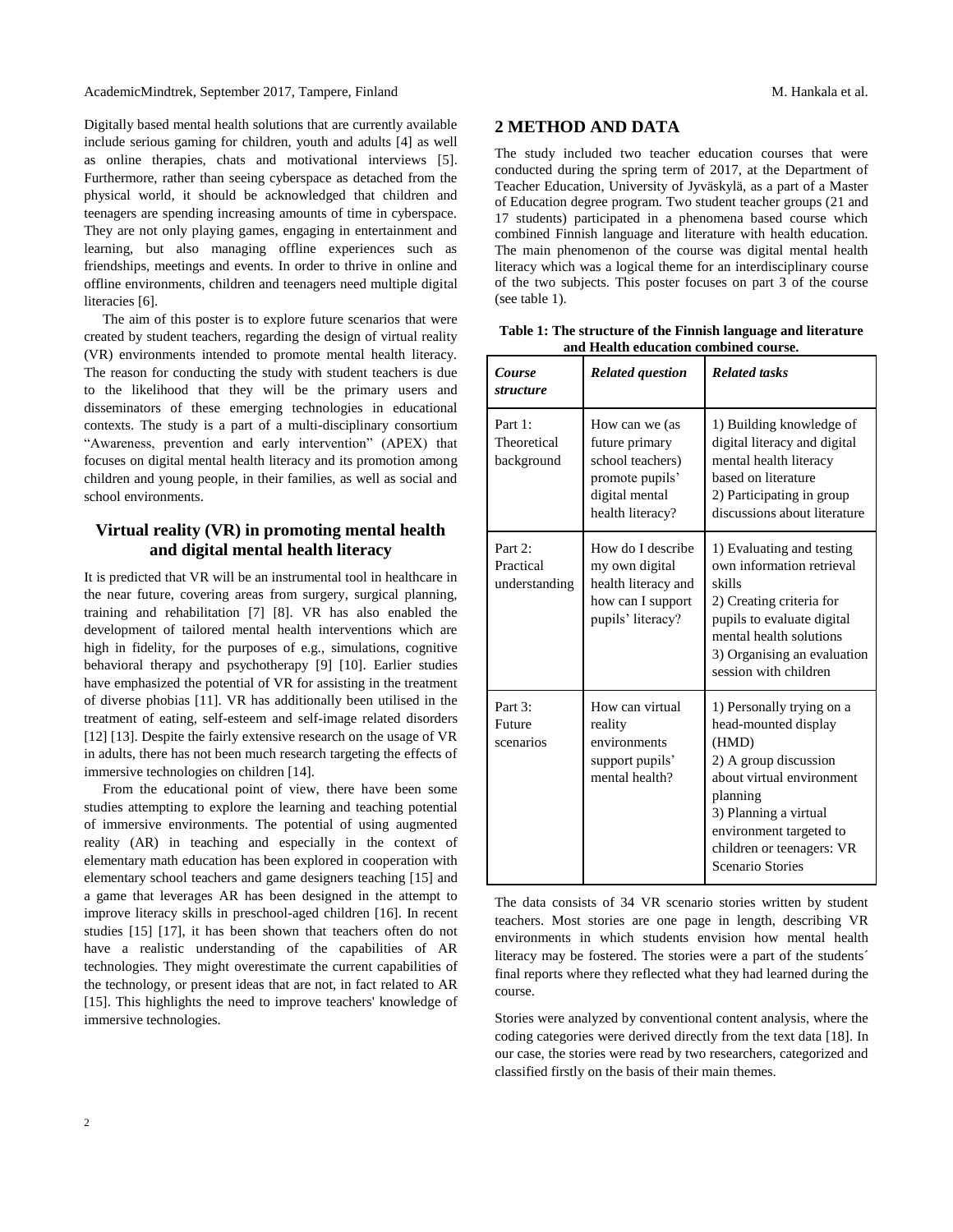AcademicMindtrek, September 2017, Tampere, Finland M. Hankala et al. M. Hankala et al.

#### **3 RESULTS**

The results focus on describing students' scenario types and characteristics of the VR worlds. Although many students described more than one kind of VR scenario, the scenarios can be categorized into five main scenario types of virtual worlds. Table 2 presents these scenario types, aims and activities children would be able to do in the VR worlds in the order of frequency.

| Table 2: Categories of the scenario types, included aims for |
|--------------------------------------------------------------|
| mental health learning and activity affordances.             |

| <b>Scenario</b><br>type                                                     | Aim                                                                                                                             | Activity                                                                                                                                                                                                                                               |
|-----------------------------------------------------------------------------|---------------------------------------------------------------------------------------------------------------------------------|--------------------------------------------------------------------------------------------------------------------------------------------------------------------------------------------------------------------------------------------------------|
| 1.<br>Dreamland<br>worlds                                                   | To make<br>children's<br>dreams visible<br>and strengthen<br>their mental<br>well-being<br>resources.                           | For situations when children<br>want to relax or escape when<br>they feel very sad or<br>distressed.<br>Children can experience<br>positive and happy feelings,<br>feel dignified and important.                                                       |
| 2. My<br>worlds                                                             | To learn about<br>feelings and<br>communication<br>skills in safe<br>conditions.                                                | To practice empathy and how<br>to be in a group. The<br>environments are e.g. cafés.                                                                                                                                                                   |
| 3. Travel,<br>culture and<br>lifestyle<br>world                             | To raise<br>cultural<br>knowledge,<br>language skills<br>and through<br>these self-<br>awareness.                               | The possibility to travel in<br>different worlds and cultures<br>as well as in the home<br>country.<br>Travel in place or in time to<br>see, e.g., cities and go<br>sightseeing, and see nature<br>during different seasons.                           |
| 3. Win your<br>fears and/or<br>develop<br>your self-<br>knowledge<br>worlds | To win<br>challenging<br>situations and<br>fears.                                                                               | Step by step programs where<br>children move from easy to<br>more difficult levels to face<br>their fears in safe conditions.<br>Tasks to promote their self-<br>esteem at every level. Worlds<br>are adapted to users'<br>individual needs.           |
| 5. Healthy<br>worlds                                                        | To raise<br>consciousness<br>about the<br>importance of<br>sleep and<br>physical<br>activities in<br>relation to<br>well-being. | Ties, e.g., real world<br>information from a sleep<br>tracker to the VR world and<br>helps children understand the<br>meaning of good sleep.<br>Possibilities for example<br>trying various types of sport<br>to find out which one<br>interests them. |

#### **Characteristics of the VR worlds**

The characteristics of the VR worlds can additionally be described through the operational logic of the worlds, i.e., in terms of the way the virtual worlds are designed to support the idea of the world and its affordances to serve user's needs. The analysis revealed the following overlapping categories: 1) SIMS like simulation worlds where children can choose elements and create their own environments, 2) guided, ready worlds where children obey instructions and solve problems, 3) playful game worlds, and 4) step by step worlds where children walk through a path comprising various stages.

#### **4 DISCUSSION**

The study was a tentative effort to explore possible VR scenarios for the promotion of children's mental health literacy. Currently, many virtual environments designed for mental health purposes focus on medical-related issues and mental disorders. Notably, earlier studies have indicated the positive effects of treating adults' mental health disorders in VR worlds. However, in the near future, VR use will experience many breakthroughs in various areas of people's daily lives, including educational contexts. Thus, in this study, we aimed at the comprehensive conceptualization of mental health issues that could be covered by the Finnish primary education curriculum. The results – the students VR scenarios – offered inspiring insights regarding the diverse affordances of future technologies (VR technologies) in enabling children to strengthen their capabilities in digital mental health literacy.

The student teachers created five kinds of future scenarios to support children's mental health. Students' imaginary worlds contained different environments and activity modes - even those that are currently not realizable with today's technologies. The aims students set for the VR worlds were closely in-line with the transversal competences defined in the Finnish curriculum framework. They also reflected many topics of mental health learning.

There is a need for more in-depth study to be undertaken regarding how we construe and understand the type of digital literacies needed in when venturing into the worlds of VR. The results of this scenario study indicated precisely this. According to the students' scenarios, there are clear similarities with many digital game genres [19], and VR worlds entail diverse types of literacies such as game literacy, procedural literacy and seemingly new forms of literacies that remain to be seen in the next phases of our studies on digital mental health literacy [20].

From the educational perspective, we will next invite children and young people with their teachers to evaluate student teachers' VR scenarios. We will also invite them to imagine their own scenarios. From the design perspective, we will determine design principles essential for the actual design of such mental health VR worlds. Future scenarios are needed to guide both the design of quality VR worlds as well as to develop teaching and learning practices for the versatile use of such VR worlds in diverse learning contexts – both at school and informal learning contexts.